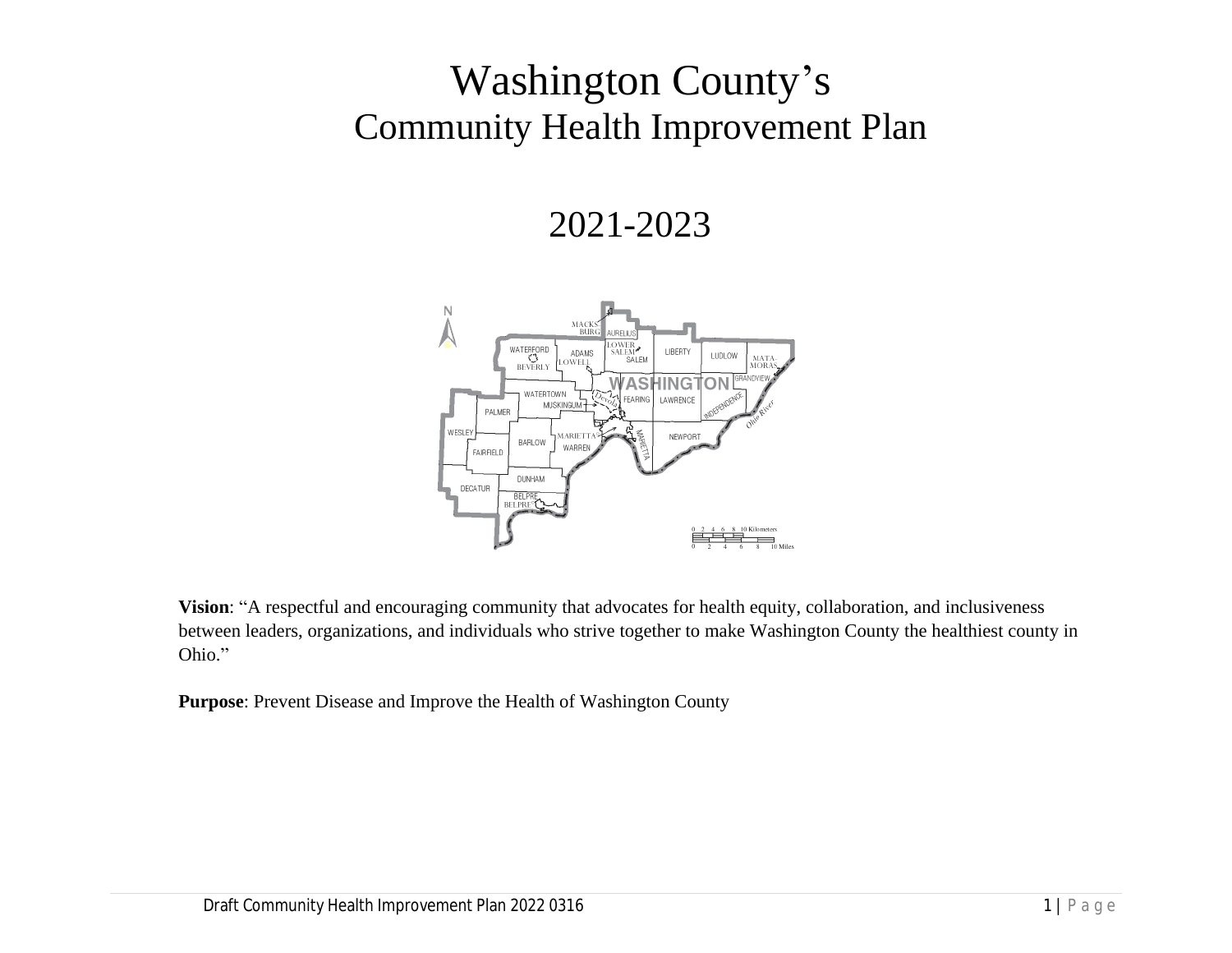#### EXECUTIVE SUMMARY

*"He who has health, has hope; and he who has hope, has everything." Thomas Carlyle*

The focus of the local Health Department is prevention; that the true measure of a community's health is not in how well they respond to health concerns but rather in how they assess, educate and sustain long-term health improvement initiatives.

Local Health Departments and healthcare systems must be leaders in developing programs and services that create healthier communities. However, it is only through partnerships and collaborations with local community groups and that impactful lifestyle change is possible. These relationships are essential in developing both a Community Health Needs Assessment (CHNA) and the response to this assessment, the Community Health Improvement Plan (CHIP). It is only through a thorough and thoughtful Community Health Needs Assessment that the barriers to healthy living can be identified. The responsibility of the Community Health Improvement Plan is to isolate specific, achievable steps to overcoming these barriers. Together, these documents provide a foundation that the Washington Health Department can build upon that aligns with our vision of creating the "healthiest county in the state of Ohio."

In order to prioritize health areas, partners needed to review the assessment results and prioritize issues that were important to address for the health of the community.

- Priority Area 1: Access to Healthcare and Healthcare Programs
- Priority Area 2: Prevention and Management of Chronic Disease
- Priority Area 3: Health Education/Community Outreach
- Priority Area 4: Mental/Behavioral Health and Addiction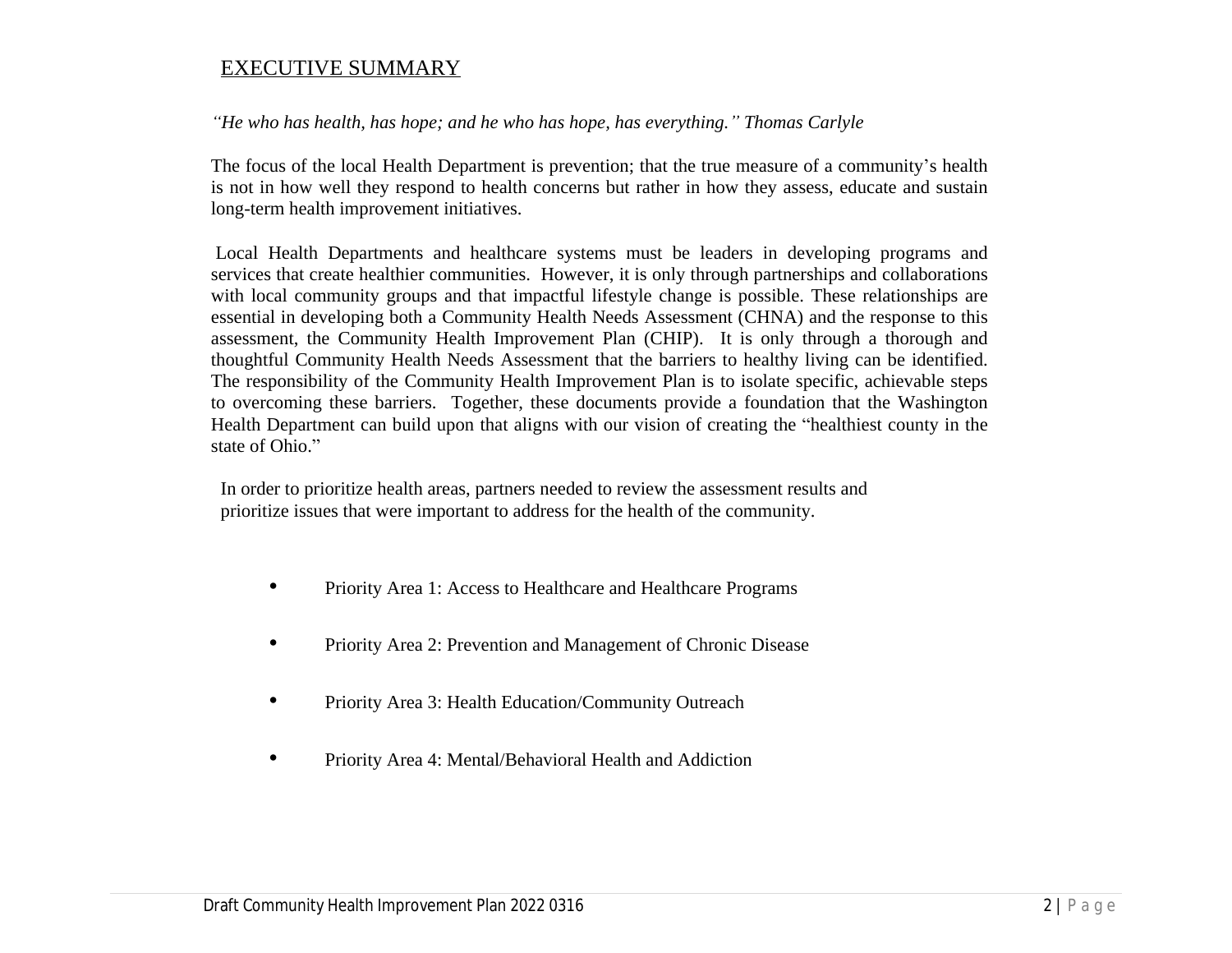### Washington County Community Health Improvement Plan Action Plan 2021-2023

#### Introduction:

A broad array of public health stakeholders and community members from Washington County convened to conduct a Community Assessment by use of the Mobilizing for Action through Planning and Partnerships (MAPP) process. Through this proces assessments: Forces of Change Assessment ("FOCA"); Community Themes and Strengths Assessment ("CTSA"); Local Assessment ("LPHSA"); and Community Health Status Assessment ("CHSA").

In order to prioritize health areas, partners reviewed the assessment results and pri[oritize issues that were importan](http://www.washingtongov.org/health)t to add [the community. Due to global pa](http://www.washingtongov.org/health)ndemic created a barrier to be able to hold in person meetings with community partners transmission of the virus. The priority areas were determined based on the qualitative and quantitative data collected duri the Community Health Assessment. For example, Prevention and Management of Chronic Disease was mentioned more Health. The following were the top four issues identified, Access to Healthcare and Programs, Prevention and Manageme Health Education/Community Outreach, Mental/Behavioral Health and Addiction.

The Washington County Community Health Improvement Plan (CHIP) work plan will be implemented by member agency stakeholders and the community will work together to complete the goals identified in the CHIP. The CHIP is defined wi measurements to encourage accountability, direction, and quality improvement. Further, the Partners are committed to us and evidence-based interventions to achieve optimal outcomes.

The CHIP is a living document; therefore, new opportunities and hurdles will be reflected in the "Outcomes" portion of e the latest version of the Washington County Health Assessment and the Washington County Health Improvement Plan, p www.washingtongov.org/health.

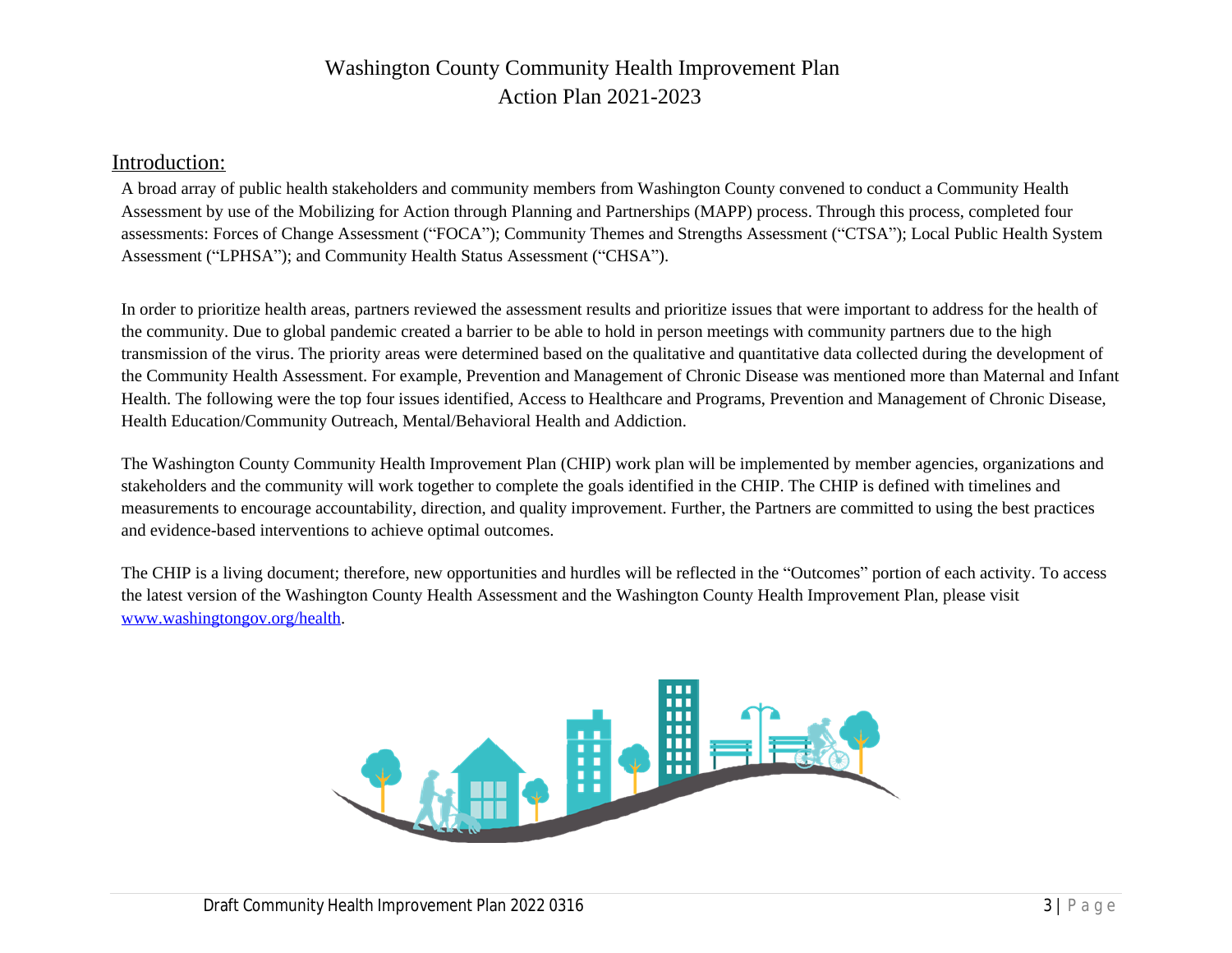The Washington County Community Health Improvement workgroups continuously uses **Evidence Based Public Health Practices, Policy, System, and Environmental Changes** to address **Social Determinants of Health** in the community.

A formal definition of what concepts and frameworks work groups were asked to consider during the generation of the workplans

follows:



**The Social Determinants of Health** are factors in a community that cause higher health risks and poorer health outcomes of specific populations, and health inequities. They include conditions such as economic stability, education, community and social context. Addressing these at the community level will improve health, well-being and quality of life.

**Evidence Based Public Health Practices**: These are tested programs, policies, and interventions that are proven to be most effective in successfully changing behavior. They create sustainable changes to improve

health.

**Policy, System, and Environmental Changes:** These are changes in laws, rules, and the environment that impact the health of a community and change the context to make the healthy choice the default choice. Policy, systems and environmental changes are sustainable and long lasting. In particular, work groups considered policy changes that would most greatly impact vulnerable populations and address the causes of higher risks **Health Impact Pyramid** on those populations.

**The Health Impact Pyramid** describes the effectiveness of different types of public health interventions. Interventions focusing on socioeconomic factors, at the base of the pyramid, have the greatest potential to improve health. Although interventions at the higher levels have less of an impact on health, the likelihood of long-term success is maximized at all intervention levels.



Frieden T. American Journal of Public Health | April 2010, Vol 100, No. 4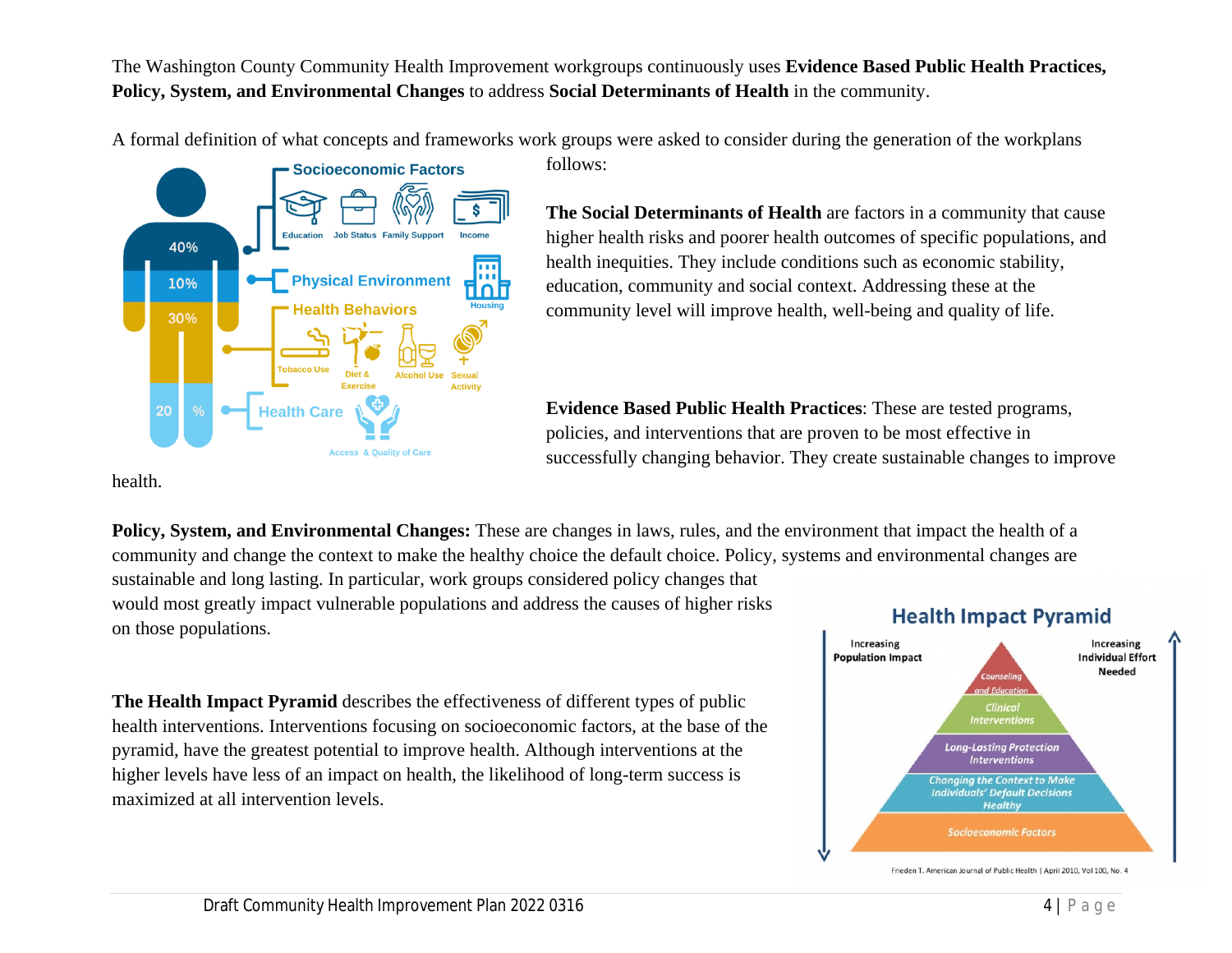Consideration was taken to ensure the health issues of the Washington County CHIP align with the current State Health Improvement Plan (SHIP) and Healthy People 2030 national priorities.

The following document outlines the strategies that community groups and stakeholders are working on together in order to improve the overall health and well-being of residents that live, work and play in Washington County.

A community health improvement plan (or CHIP) is a long-term, systematic effort to address public health problems based on the results of community health assessment activities and the community health improvement process. A plan is typically updated every three years. CHIP is aligned with national and state public health practices, using Healthy People 2030 and the State Health Improvement Plan (SHIP) as a model.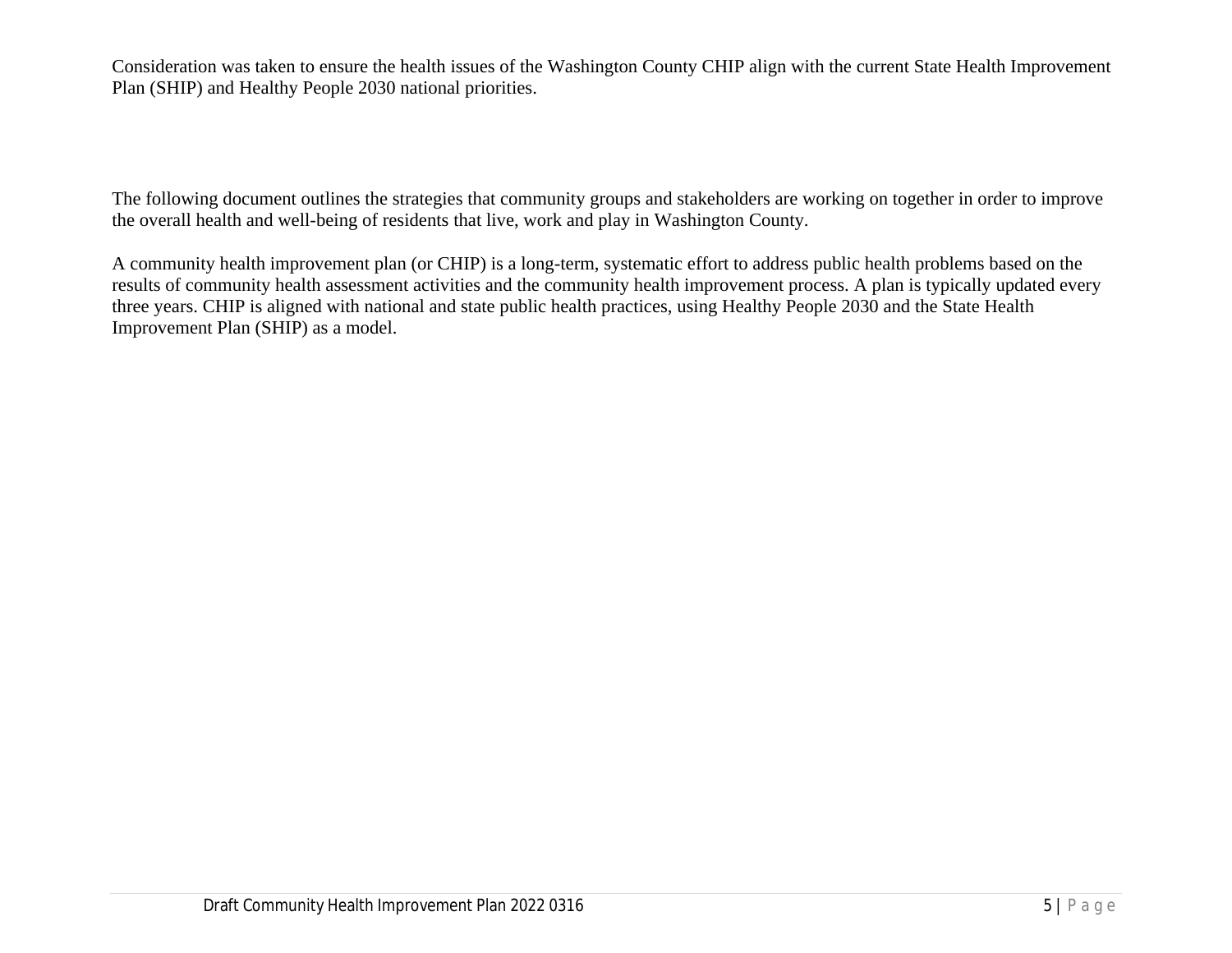#### **PRIORITY ONE:** Access to healthcare and Healthcare Programs

**Why is this a priority?** Access to healthcare is a critical component a population's overall health and well-being. Having adequate and reliable access to health services can assist with the prevention of disease and disability, detect and treat illnesses, improve overall quality of life and extend life expectancy. Primary care providers (PCP's) play a crucial role in ensuring the health and safety of our community. PCP's develop meaningful and sustained relationships with patients and provide a breadth of healthcare services while practicing within the context of family and community. Having a reliable, consistent PCP is associated with greater patient trust, effective patient-provider communication and an increased likelihood that patients will receive appropriate care. Healthcare education, focused on preventive care and developing healthy behaviors, is essential in facilitating long-term, beneficial life change. In addition, access to health screenings, classes/seminars on relevant health topics including fitness, nutrition, tobacco cessation and chronic disease management, exercise classes and pre and post-natal coaching must be included as part of any plan to address our most vulnerable population. According to the Community Health Needs Assessment (CHNA), the cost of healthcare-related services, location and availability of providers, and the perception of available resources are environmental factors that significantly affect access to healthcare in rural and Appalachian communities.

**Goals:** To remove barriers to accessing quality health care.

**Consideration of SHIP:** Access to Care

**Consideration of National Priorities:** Health Care Access & Quality

**Priority Population Impacted:** Low-income families (Less than \$25,000 annual household income). The Ohio department of Health indicates that 45.1% of low-income earning individuals self-report as being in fair or poor health.

**Our plan**: Utilizing data drawn from the Community Health Needs Assessment and incorporating existing stakeholder relationships, build and promote a network of partner resources that will address health care service availability, mental/behavioral health, and health insurance enrollment barriers.

**Resources and Assets:** 2-1-1, Behavioral Providers, Buckeye Hills Regional Council, Common Pleas (Drug Court Docket) Educational Institutions, Healthcare providers/programs, Hopewell Health Centers, Marietta/Belpre City Health Department, Memorial Health System, Municipal Court (Mental Health Docket),Ohio Department of Job & Family Services, Senior AmeriCorps, Senior Center, Washington County Health Department, Washington Morgan Community Action.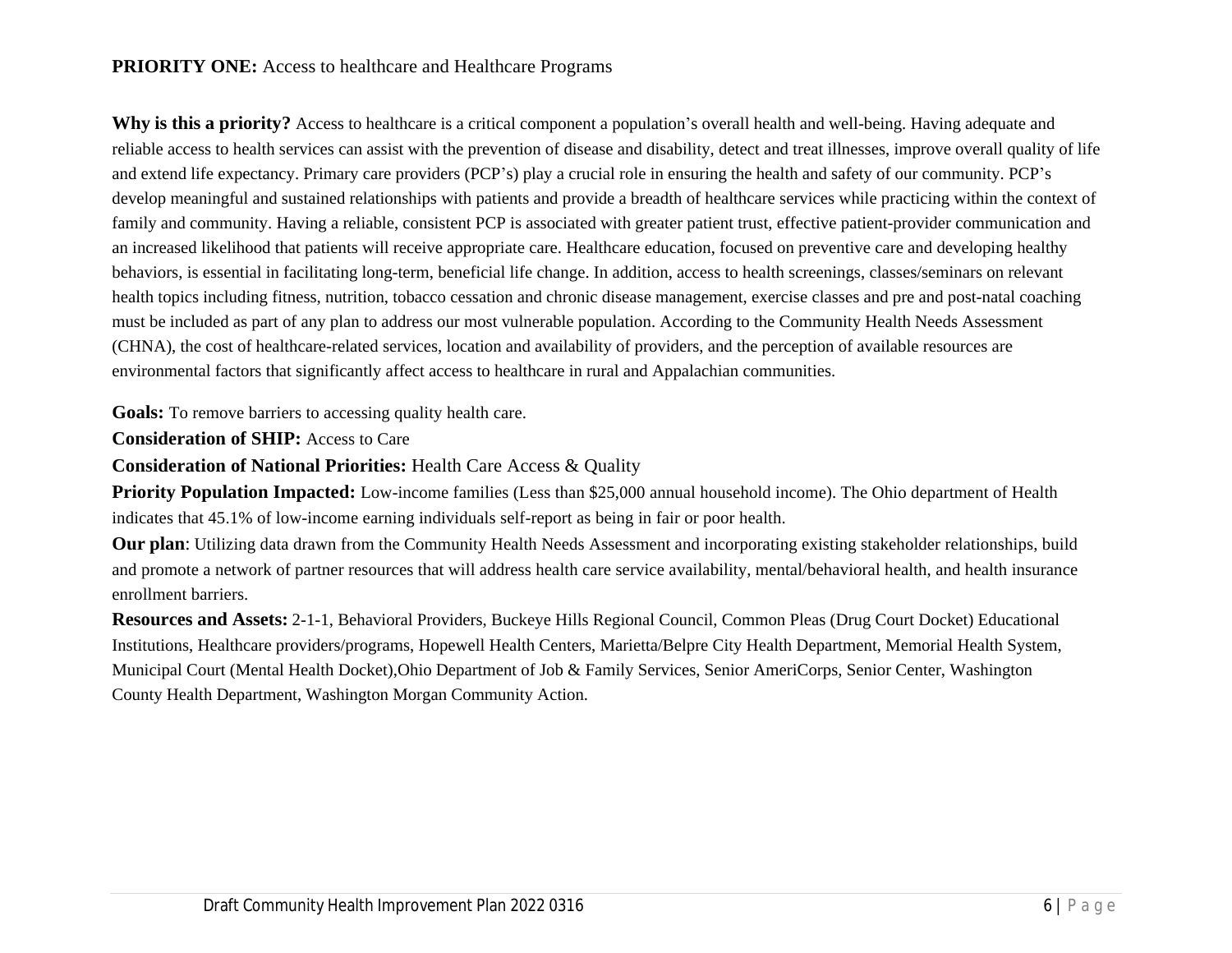| Objective                                                              | Activities                                                                                                                                                                                                                                  | Responsible<br>Parties                       | Timeframe | <b>Evaluation Measures</b>                                       | Outcomes |
|------------------------------------------------------------------------|---------------------------------------------------------------------------------------------------------------------------------------------------------------------------------------------------------------------------------------------|----------------------------------------------|-----------|------------------------------------------------------------------|----------|
| 1.1: Expand access<br>to primary care<br>providers                     | 1.1.1: Explore options for the<br>use of telehealth services<br>offered by Memorial Health<br>System for PCP's                                                                                                                              | Memorial<br>Health<br>System                 | 2021-2024 | Number of PCP's who<br>are trained to use<br>telehealth services |          |
|                                                                        | 1.1.2: Expansion of Online<br>scheduling                                                                                                                                                                                                    | Memorial<br>Health<br>System                 | 2021-2024 | Examine activity logs<br>for trends                              |          |
|                                                                        | 1.1.3: Expand the number of<br>appointments outside of<br>normal hours                                                                                                                                                                      | Memorial<br>Health<br>System                 | 2021-2024 | Number of<br>appointments increase                               |          |
|                                                                        | 1.1.4 Assist families of<br>children with medical<br>handicaps to receive necessary<br>healthcare services                                                                                                                                  | Washington<br>County<br>Health<br>Department | 2022      | Number of active<br>caseload                                     |          |
| 1.2: Expand<br>and enhance<br>contact<br>center<br>services            | 1.2.1: Contract center<br>schedules follow up with PCP<br>or specialist                                                                                                                                                                     | Memorial<br>Health<br>System                 | 2022      | Number of tasks<br>being accomplished                            |          |
|                                                                        | 1.2.2: Nurse line to provide<br>healthcare information                                                                                                                                                                                      | Memorial<br>Health System                    | 2022      | Easier access to schedule<br>appointments                        |          |
| 1.3 Increases access<br>to transit services for<br>healthcare services | 1.3.1 Increase the awareness of<br>transportation needs,<br>coordination of transportation<br>options to meet needs, and<br>building sustainable and healthy<br>communities by integrating<br>transportation into planning and<br>programs. | <b>Buckeye Hills</b><br>Regional<br>Council  | 2022      | The number of residents<br>who access the service                |          |
|                                                                        | 1.3.2 Advocate and link<br>residents with healthcare<br>services by providing<br>transportation through case<br>managers                                                                                                                    | Behavioral<br>Providers                      | 2022      |                                                                  |          |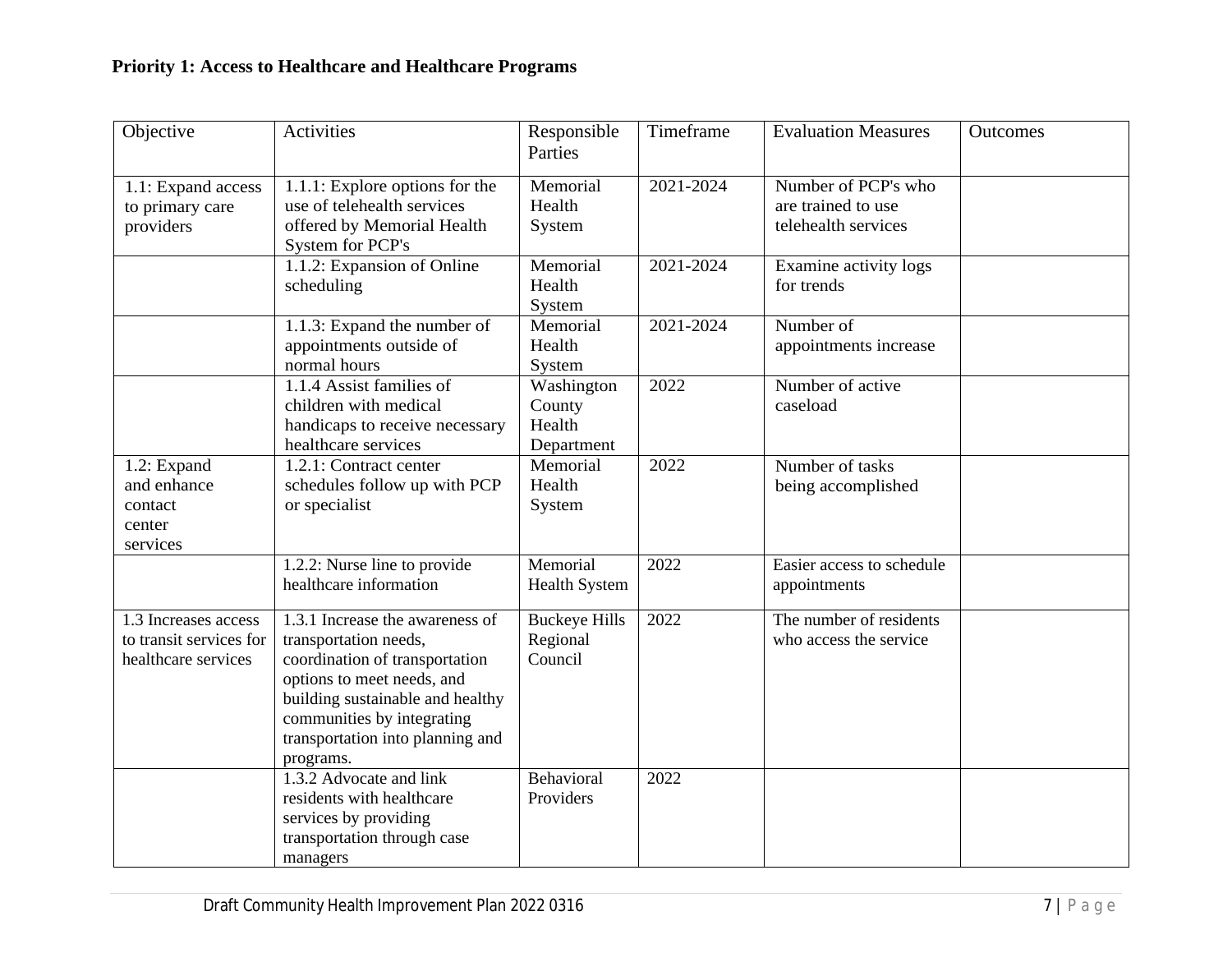| .4 Increase Access | 1.4.1 Enroll school districts into | Washington    | 2022 | Percentage of |  |
|--------------------|------------------------------------|---------------|------|---------------|--|
| to Dental Care     | the dental sealant program and     | County Health |      | participation |  |
|                    | provide services                   | Department    |      |               |  |
|                    | to all students with permission    |               |      |               |  |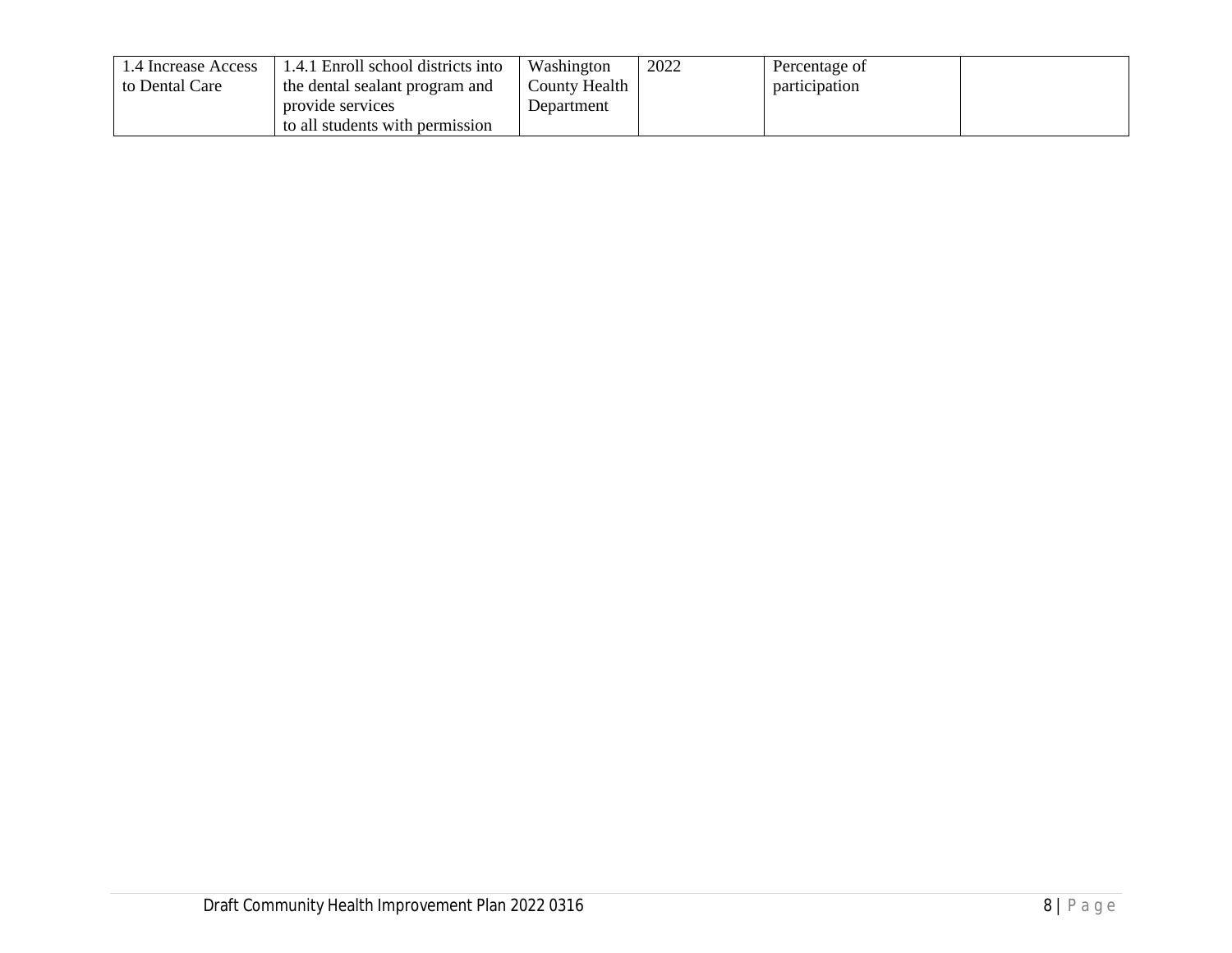| 2021 Indicator                     |
|------------------------------------|
| <b>Heart Disease</b>               |
| <b>High Blood Pressure</b>         |
| Mortality - Lung Disease(/100,000) |
| <b>Diabetes</b>                    |
| <b>Adult Obesity</b>               |

### **PRIORITY TWO: Prevention and Management of Chronic Disease**

Why is this a priority? Almost of U.S adults reported having at least one of six chronic illnesses – cardiovascular disea obstructive pulmonary disease, asthma, diabetes or arthritis.<sup>[1]</sup> Unsurprisingly, chronic diseases are the leading cause of dea As a general rule, Southeast Ohio trails most other areas of the state when reviewing chronic disease indicators. Many of t included as part of the Community Health Needs Assessment (CHNA). Washington County has a Diabetes prevalence rate exceeding that national rate of 10.5%. According to the CHNA, more than  $1/3$  of all Washington County residents (36%) s Index (BMI) greater than 30%. The widespread use of tobacco in Washington County is a serious concern. Currently 25.3 admit to using some form of tobacco. As a state, Ohio trails only West Virginia (22%) and Kentucky (20%) in prevalence [sh](https://mail.google.com/mail/u/0/#"m_4669573257770697826__ftnref1")ortened life-span is a very tangible consequence of poor health but there are very direct financial costs attributable to the risks as well. Health insurance is more expensive to obtain; additional medication and treatment are required, and the abili through employment may also be jeopardized.

The primary objectives of the local health department (LHD) can be effectively summarized as preventing chronic disease health. There are four commonly accepted risk factors associated with contributing to chronic disease; tobacco use and exp smoke, lack of physical activity, excessive alcohol use and poor nutrition, including diets low in fruits and vegetables and l saturated fats. Current Health Department efforts focus on developing and contributing to policies that help mitigate these and programming that encourages residents to implement preventative care, and improvements within local environments individuals and families to pursue and participate in healthier activities. Investing in education that focuses on physical ac nutrition will lead to healthier communities. Similarly, by removing environmental factors that contribute to decreased health indicators of the state of the state of the state of the state of the state of the state of the including Access to Healthcare as identified in priority  $1 -$  the LHD can eliminate barriers to improved health. By fulfillin prevention and promotion, the health department has the ability and responsibility to significantly impact the prevalence of community.

[1] *Healthy People 2020, General Health Status, 2011*

Goals: Decrease the incidence and prevalence of chronic disease rates in Washington County; and improve health behaviors

**Consideration of SHIP:** Chronic Disease Prevention

**Consideration of National Priorities:** Overall Health & Well-being

**Priority Population Impacted:** The Ohio Department of Health indicates that 45.1% of low-income earning (less th household income) individuals self-report as being in fair or poor health.

Our plan: We will invest in resources that educate our residents to improve health behaviors, create a culture of health, admissions and improve quality of life in Washington County.

Resources and Assets: 2-1-1,Beverly/Waterford Farmer's Market, Buckeye Hills Regional Council, Community Garden,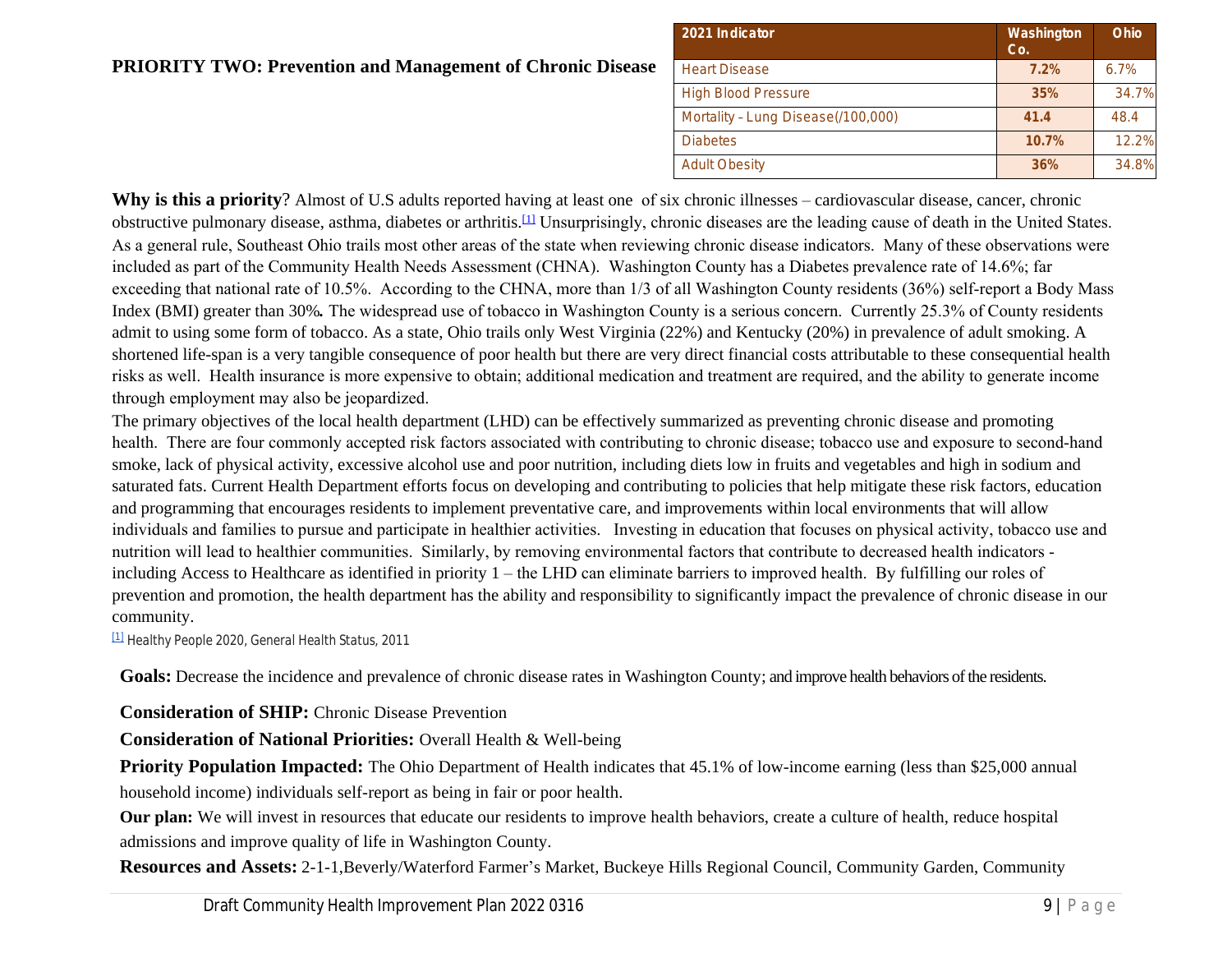organizations (YMCA, Betsey Mills, Boys and Girls Club), Food Pantries, Free/reduced lunch and breakfast, GoPacks, Marietta/Belpre City Health Department, Memorial Health Systems, OSU Extension Office, River City Farmer's Market, River Valley Trails, Senior Centers, The Right Path, Washington County Behavioral Health Board, Washington County Health Department

| Objective                                                                                                                                            | Activities                                                                                                                                                    | Responsible<br>Parties                                                        | Timeframe | <b>Evaluation Measures</b>                                                           | Outcomes |
|------------------------------------------------------------------------------------------------------------------------------------------------------|---------------------------------------------------------------------------------------------------------------------------------------------------------------|-------------------------------------------------------------------------------|-----------|--------------------------------------------------------------------------------------|----------|
| 2.1: Sustain<br>Department of<br><b>Community Health</b><br>and Wellness to<br>support chronic<br>disease management<br>education and<br>programming | 2.1.1: Identify health partners to<br>implement Memorial Health<br>System chronic disease<br>management software to identify<br>and engage high risk patients | Memorial<br><b>Health System</b>                                              | 2021      | A summary report of the<br>software being<br>implemented                             |          |
|                                                                                                                                                      | 2.1.2: Provide education<br>classes and programs                                                                                                              | Memorial<br>Health<br>System, OSU<br>Extension<br>Office                      | 2022      | Number of residents who<br>attend the program                                        |          |
|                                                                                                                                                      | 2.1.3: Provide community<br>screenings for blood pressure,<br>blood sugar and weight for a<br>low cost or no cost at all                                      | Memorial<br>Health<br>System,<br>Washington<br>County<br>Health<br>Department | 2021      | Number of screenings<br>completed                                                    |          |
|                                                                                                                                                      | 2.1.4: Lifestyle Medicine<br>practice focusing on treating<br>people with Diabetes                                                                            | Memorial<br><b>Health System</b>                                              | 2022      | Improved lifestyle for<br>10% of patients                                            |          |
|                                                                                                                                                      | 2.1.5: Identifying and scheduling<br>high risk diabetic patients for<br>clinic appointments                                                                   | Memorial<br><b>Health System</b>                                              | 2022      | An increase in residents<br>who can manage their<br>diabetes                         |          |
| 2.2: Reduce the rate<br>of preventable<br>hospital stays                                                                                             | 2.2.1: Memorial Health System<br>primary care providers transition<br>to Patient centered medical home<br>model of<br>Care                                    | Memorial<br><b>Health System</b>                                              | 2022      | 100% of Memorial<br>Health System primary<br>care providers are PCMH<br>certified    |          |
|                                                                                                                                                      | 2.2.2: The Changed Plate<br>community cooking classes                                                                                                         | Memorial<br><b>Health System</b>                                              | 2022      | Increase in ability to cook<br>healthy foods for those<br>with diabetes, cancer, and |          |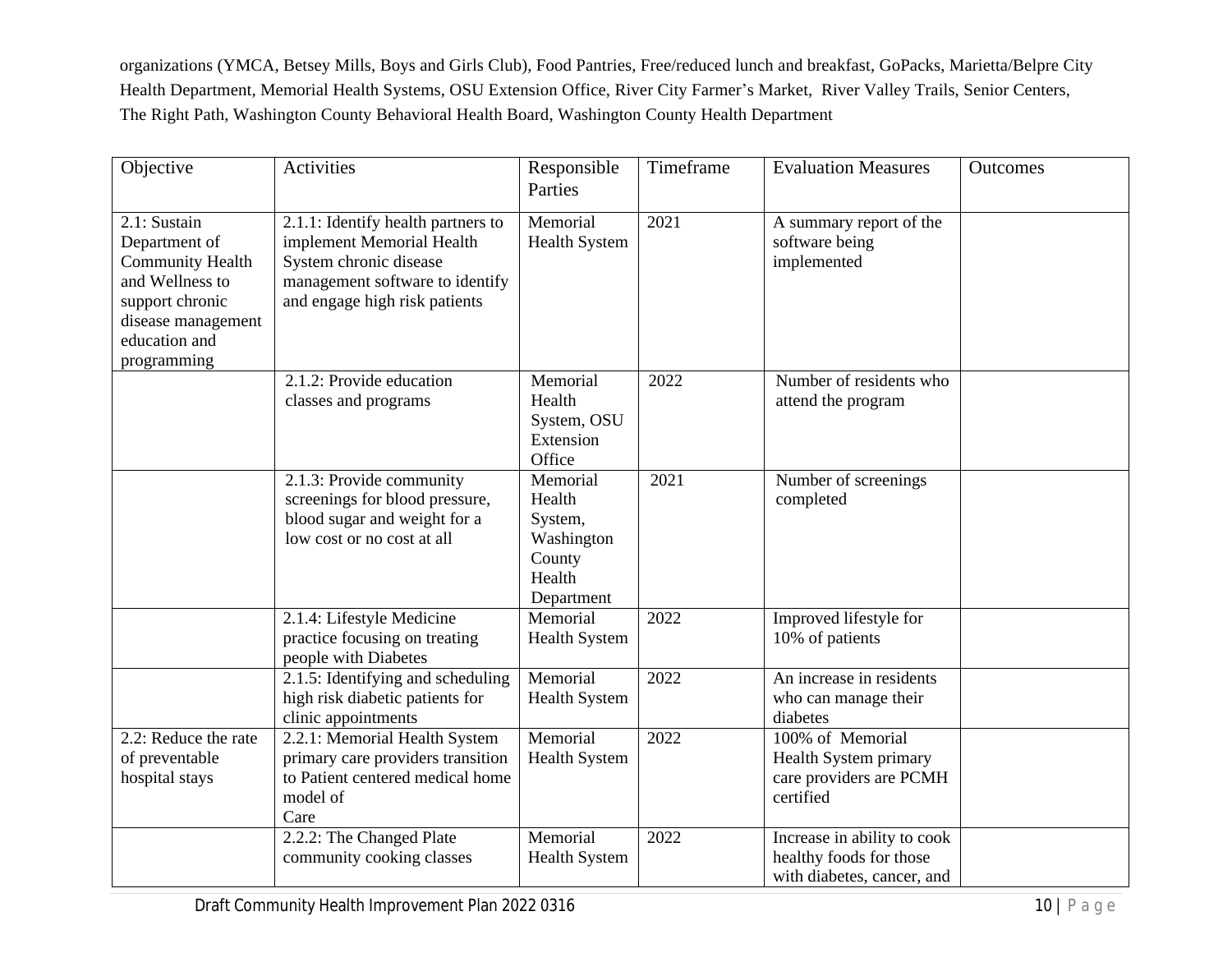|                                                                                   |                                                                                                                |                                                                                                                                         |           | heart disease                                                                                                                                                                                                                               |  |
|-----------------------------------------------------------------------------------|----------------------------------------------------------------------------------------------------------------|-----------------------------------------------------------------------------------------------------------------------------------------|-----------|---------------------------------------------------------------------------------------------------------------------------------------------------------------------------------------------------------------------------------------------|--|
|                                                                                   | 2.2.3: Implement the use of<br>Balance and mobility classes                                                    | Memorial<br>Health<br>System,<br>O'Neill Senior<br>Center,<br>YMCA,<br>Washington<br><b>County Health</b><br>Department                 | 2022      | 10% decrease in hospital<br>readmissions for<br>participating patients                                                                                                                                                                      |  |
|                                                                                   | 2.2.4: Community health partners<br>will increase education and<br>awareness with educational<br>presentations | Memorial<br><b>Health System</b>                                                                                                        | 2022      | Increase in knowledge for<br>exercise, blood pressure,<br>blood sugar and weight<br>management                                                                                                                                              |  |
| 2.3: Improve the<br>status of Washington<br>County residents'<br>health behaviors | 2.3.1: Increase access to<br>affordable healthy foods through<br>policy, system, and built<br>environment      | Creating<br>Healthy<br>Communities<br>coalition,<br><b>OSU</b><br>Extension<br>Office,<br>Farmer's<br>Markets, The<br><b>Right Path</b> | 2021-2023 | Increase access to fresh<br>healthy foods through<br>farmers' markets,<br>community gardens, and<br>number of food policy<br>guideline                                                                                                      |  |
|                                                                                   | 2.3.2: Increase access to<br>affordable physical activity<br>through policy, system, and built<br>environment  | Creating<br>Healthy<br>Communities<br>coalition,<br>Village of<br>Beverly, City<br>of Marietta                                          | 2021-2023 | Increase active living<br>policies and plans<br>through Active<br>Transportation Plans,<br>Safe Routes to Schools<br>and Complete Streets.<br>Improve built<br>environment through<br>biking/walking<br>infrastructure, and<br>playgrounds. |  |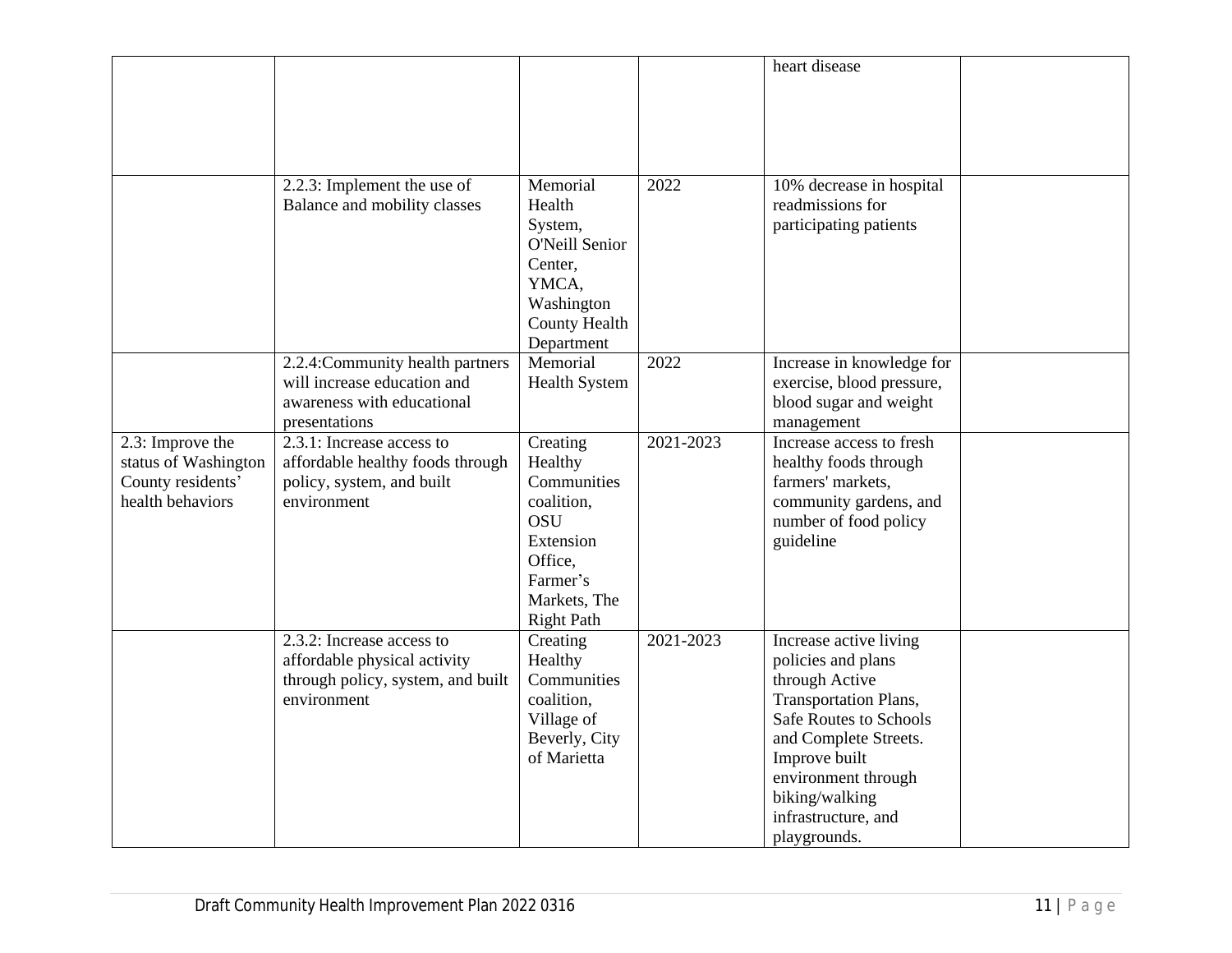#### **PRIORITY THREE**: Community Outreach /Health Education

**Why is this a priority**? The Health Education and Community Outreach prioritization results from the findings of both Priority 1 (Access to Health Care) and Priority 2 (Chronic Disease) in the Community Health Improvement Plan (CHIP). Specific to this CHIP, insufficient outreach and health education have been identified as barriers to overall health and well-being.

For many people, the mention of Appalachia conjures a vision of poverty and poor health. Tobacco use, lack of educational opportunities, and homelessness negatively impact the health of many residents in rural areas of Washington County. Many health programs are currently being offered county-wide to directly address these barriers, including case management, health screenings and facilitating access to healthcare services. This health education plays a critical role in improving and extending the reach of activities that improve the health of Washington County residents. It is the responsibility of a health-focused community to ensure that a collaborative effort to provide health education through community outreach is effective and far-reaching.

Community health programs address disparities by ensuring equitable access to health resources. Such disparities include living in an isolated rural area with limited healthcare providers or being unable to afford health insurance. Community health centers often serve as the primary care provider in communities where health equity is limited by socioeconomic factors.

The current pandemic has highlighted the crucial role public health plays in providing health education to our communities. It is paramount that the community health sector takes a leadership role in providing accurate, factual information and it is only through partnerships and collaborations with community stakeholders that this message can be most effectively communicated. Washington County is comprised of twentynine cities, villages and townships. Each of these areas is entitled to participate in the Improvement Plan process and only by being intentional in outreach and education efforts can we, as a health-focused community, ensure all residents have access to quality health-care and information.

**Goals:** Though partnerships and stakeholders' collaboration, community health organizations will provide a range of health services and programs that encourage and support healthy living and wellness for everyone in Washington County. Health education and community outreach is important in addressing physical, mental, emotional and social health.

**Consideration of SHIP:** Health Behaviors

**Consideration of National Priorities:** Overall Health & Well-being

#### **Priority Population Impacted:**

**Our plan:** To offer services and programs that build skills and knowledge to improve and maintain health, prevent chronic disease, and reduce risky behaviors of residents in Washington county

**Resources and Assets**: 2-1-1, Buckeye Hills Regional Council, CHARMED ( County Harm Reduction Education), Community organizations (YMCA, Betsey Mills, Boys and Girls Club), Educational Institutions, Family and Children First, Food Pantries, GoPacks, Life and Purpose Resource Center, Marietta/Belpre City Health Department, Memorial Health Systems, OSU Extension Office, Public libraries, Senior Centers, The Right Path, Washington County Behavioral Health Board, Washington County Health Department, Washington County Homeless Project, Washington County Sheriff's Department, Washington-Morgan Community Action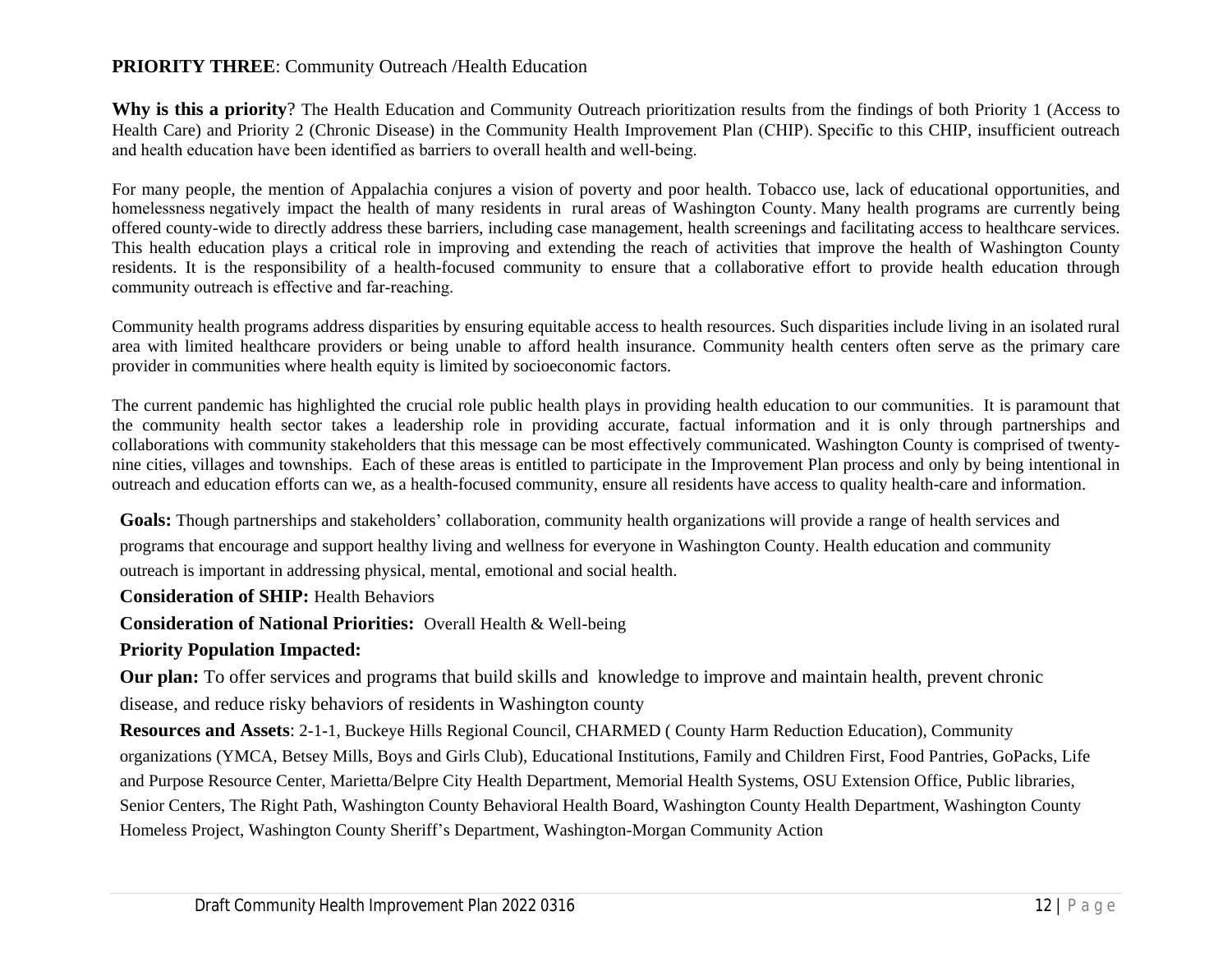| Objective                                            | Activities                                                                                                                    | Responsible<br>Parties                                                                | Timeframe | <b>Evaluation Measures</b>                                                                                                               | Outcomes |
|------------------------------------------------------|-------------------------------------------------------------------------------------------------------------------------------|---------------------------------------------------------------------------------------|-----------|------------------------------------------------------------------------------------------------------------------------------------------|----------|
| 3.1: Reduce<br><b>Tobacco Use</b>                    | 3.1.1 Establish a<br>specialized work group<br>comprised of community<br>partners and those who<br>Identify as low SES        | Washington<br>County<br>Health<br>Department,<br>Memorial<br>Health<br><b>Systems</b> | 2022      | Established workgroup                                                                                                                    |          |
|                                                      | 3.1.2: Adopt tobacco free<br>policy for schools and<br>community areas                                                        | Washington<br>County<br>Health<br>Department                                          | 2021-2024 | Number of policies<br>adopted                                                                                                            |          |
|                                                      | 3.1.3: Increase accessibility<br>of cessation services to those<br>of the low SES community.                                  | Washington<br>County<br>Health<br>Department                                          | 2022      | The number of<br>residents accessing<br>cessation services                                                                               |          |
|                                                      | 3.1.4 Create and finalize a 5-<br>year strategic plan<br>implementing the vision,<br>mission statement, and<br>strategies     | Washington<br>County<br>Health<br>Department                                          | 2022      | A finalized strategic<br>plan                                                                                                            |          |
| 3.2: Expand<br>community<br>educational<br>offerings | 3.2.1: Stop the bleed class<br>offered to community                                                                           | Memorial<br>Health<br>System                                                          | 2021-2022 | Offer the class two<br>times a year at least                                                                                             |          |
|                                                      | 3.2.2: Create STD<br>educational brochures to<br>distribute to the community<br>and provide referrals to<br>treatment options | Memorial<br>Health<br>System;<br>Washington<br>County<br>Health<br>Department         | 2022      | Increase the number of<br>residents who receive<br>education on<br>prevention of sexual<br>transmitted diseases<br>and treatment options |          |
|                                                      | 3.2.3 Provide education on<br>ensuring safe home<br>environment for children                                                  | Family and<br>Children<br><b>First Council</b>                                        | 2022      | The number of safety<br>kits provided to<br>families who<br>successfully completed<br>the educational portion                            |          |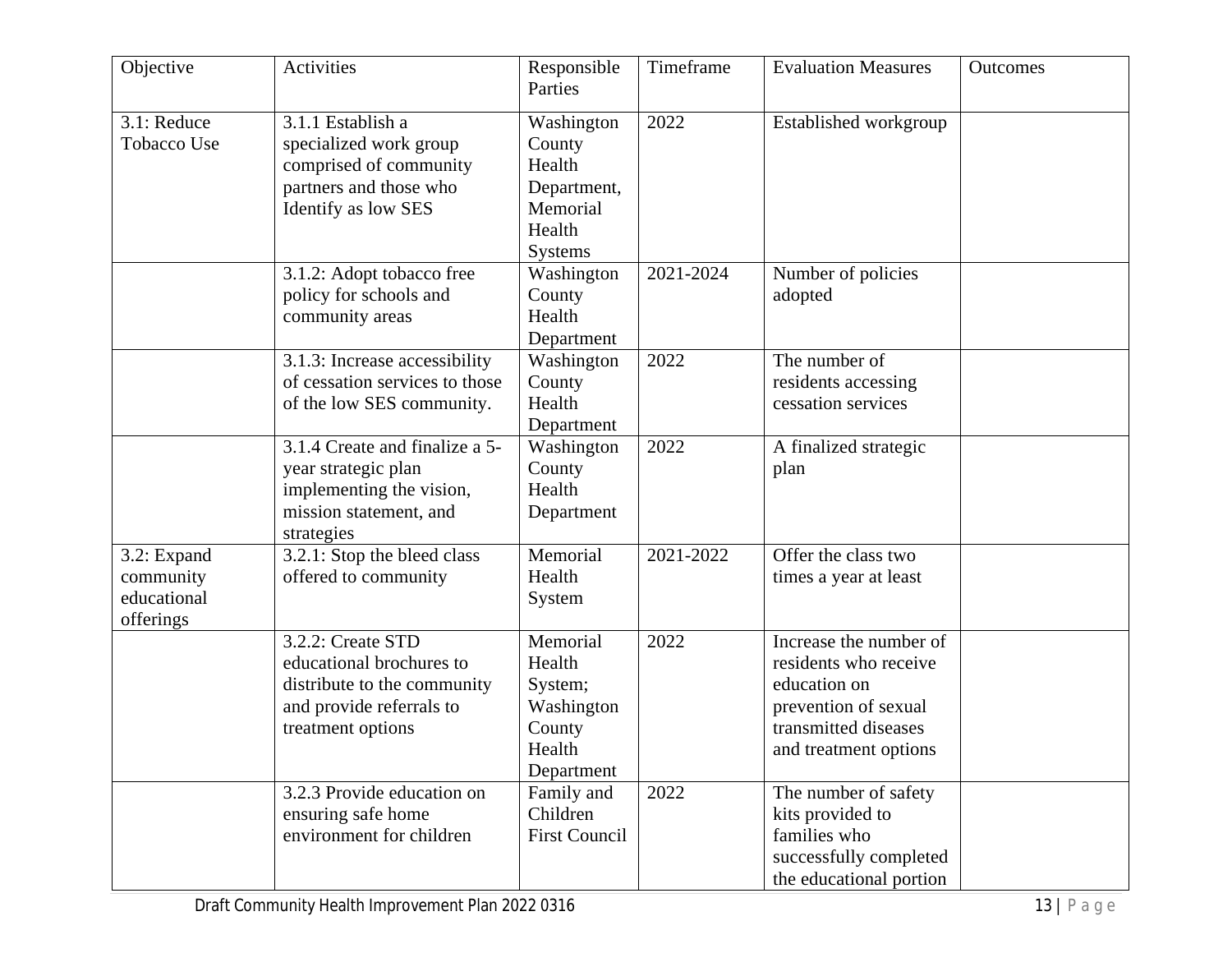|                                                                     |                                                                                                                                                                                         |                                                                                                              |           | of the program                                                                                                 |  |
|---------------------------------------------------------------------|-----------------------------------------------------------------------------------------------------------------------------------------------------------------------------------------|--------------------------------------------------------------------------------------------------------------|-----------|----------------------------------------------------------------------------------------------------------------|--|
| 3.3: Reduce the<br>number of<br>residents living in<br>homelessness | $3.3.1$ : Provide a<br>place for people to<br>receive daytime<br>help. (i.e., a place to<br>wash clothing,<br>shower, eat, job<br>search, etc.                                          | Washington<br>County<br>Homeless<br>Project                                                                  | 2020      | Day Center opened                                                                                              |  |
|                                                                     | 3.3.2 Provide a Homeless<br>Crisis Response Program,<br>Section 8 HUD program,<br>assisted housing programs,<br>and home weatherization<br>assistance program                           | Washington-<br>Morgan<br>Community<br>Action                                                                 | 2021-2024 | The number of<br>residents who use the<br>programs                                                             |  |
| 3.4: Falls<br><b>Prevention Older</b><br>Adult population,<br>$55+$ | 3.4.1: Expand collaboration<br>efforts with local community<br>organizations to provide<br>opportunities to reduce the<br>risk of falls, fear of falling,<br>and falls-related injuries | Washington<br>County<br>Health<br>Department,<br>Appalachian<br><b>Ohio Falls</b><br>Prevention<br>Coalition | 2021-2024 | Gain support and<br>increase members of<br>the Appalachian Ohio<br><b>Falls Prevention</b><br>coalition by 10% |  |
|                                                                     | 3.4.2 Promote evidence based<br>programs to expand access to<br>resources and programs to<br>reduce falls in the community                                                              | Memorial<br>Health<br>System,<br>Washington<br>County<br>Health<br>Department                                | 2022      | Increase in participants<br>in balance and mobility<br>classes                                                 |  |
| 3.5 Provide parent<br>support program                               | 3.5.1 : Incorporate early pre-<br>natal and well-baby care, as<br>well as parenting education<br>through formal "Help me<br>grow" program                                               | Family and<br>Children<br><b>First Council</b>                                                               | 2022      | The number of<br>trainings provided                                                                            |  |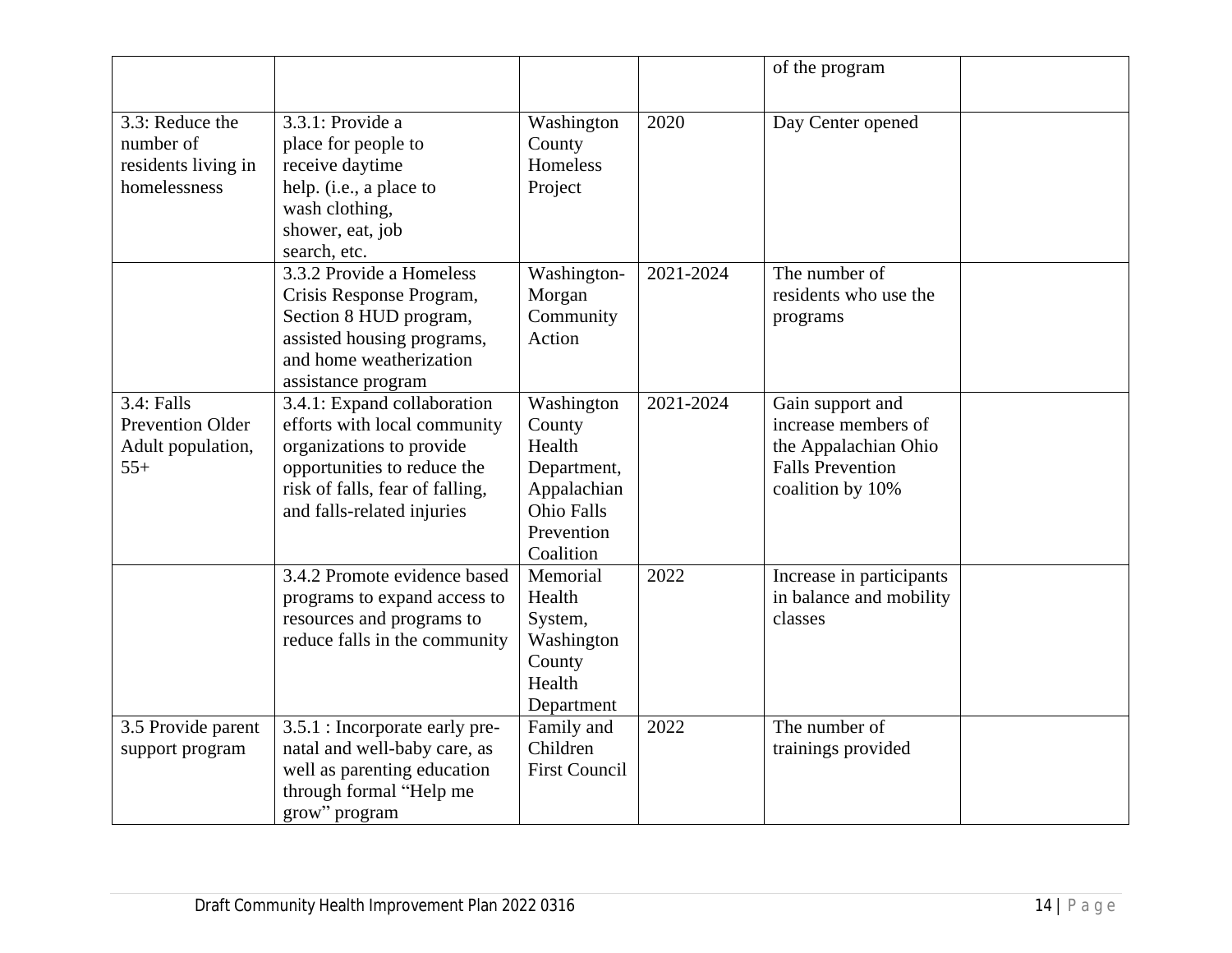#### PRIORITY FOUR: Behavioral Health/Mental Health/Addiction

**Why is this a priority?** Substance Abuse, including alcohol, tobacco, and other drugs, impacts everyone at all levels of the community. It not only leads to negative health outcomes but causes many other issues, including loss of economic productivity and decreased quality of life. In addition, substance abuse was identified as one of the top health issues in the community. has a higher rate of drug use and drug overdose death than the state of Ohio. Substance abuse also affects the most vulnerable among us, children. It impacts people across the span of their childhood, from babies born with neonatal abstinence syndrome to children being cared for by their grandparents due to parental drug use.

Some of the most alarming health findings are indicated in reviewing the prevalence of Mental and Substance Use Disorder Mortality and Heavy Drinking. Washington County has a Mental and Substance Use Disorder mortality rate of 21 per 100,000 population (male) and 8.8 per 100,000 (female). The national levels occur at 18.7 (male) and 8.2 (female). Similarly, males in Washington County have a 13% higher prevalence rate for Heavy Drinking nationally. Oddly, females in Washington County are considerably less likely (5.3% prevalence) to engage in Heavy Drinking than their counterparts nationally (6.7%). The adverse health effects of drug use and excessive alcohol consumption are well documented. As a leader in providing health education, the Health Department must continue to focus our educating students on these long-term health impacts.

#### **Goals:**

#### **Consideration of SHIP**: Mental Health and Addiction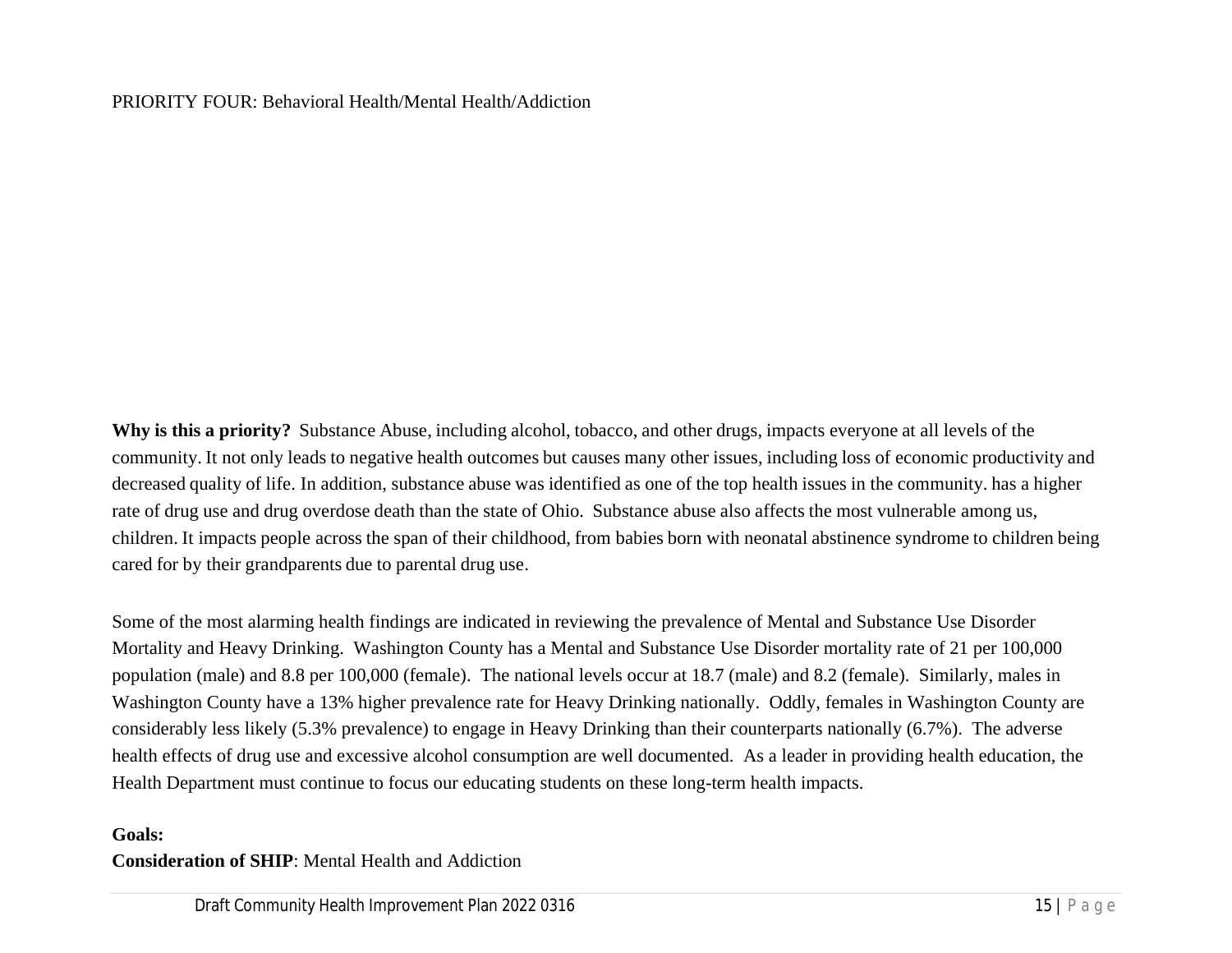#### **Consideration of National Priorities:**

#### **Priority Population Impacted:**

**Our plan:**

**Resources and Assets:** 2-1-1, Alcoholics Anonymous – Narcotics Anonymous, CHARMED, Common Pleas (Drug Court Docket), EVE, Family and Children First, Hopewell Health Center, House of Hope, Integrated Services, Life and Purpose Behavioral Health, Life and Purpose Resource Center, Municipal Court (Mental Health Docket), Rigel Recovery Services, The Right Path, Washington County Behavioral Health Board, Washington County Health Department, Washington County Homeless Project, Washington County Sheriff's Office

| Objective                                                                                                                                   | Activities                                                                                                                                                                                                            | <b>Responsible Parties</b>                                                                                                                                                                                                                                                              | Timeframe | Evaluation<br><b>Measures</b>                                                                                                                                                                                                                                                       | <b>Outcomes</b> |
|---------------------------------------------------------------------------------------------------------------------------------------------|-----------------------------------------------------------------------------------------------------------------------------------------------------------------------------------------------------------------------|-----------------------------------------------------------------------------------------------------------------------------------------------------------------------------------------------------------------------------------------------------------------------------------------|-----------|-------------------------------------------------------------------------------------------------------------------------------------------------------------------------------------------------------------------------------------------------------------------------------------|-----------------|
| 4.1: Increase public<br>knowledge and<br>reduce stigma<br>associated with<br>mental illness and<br>addiction in<br><b>Washington County</b> | 4.1.1: Provide factual<br>information on mental<br>health and addiction<br>through multiple channels<br>of communication including<br>radio ads, social media,<br>website, newspaper, and in-<br>person events.       | <b>Washington County</b><br><b>Behavioral Health Board</b><br><b>Washington County</b><br><b>Health Department</b>                                                                                                                                                                      | 2021-2023 | The number of<br>views and<br>insight from<br>social media<br>The number of<br>radio/TV ads ran<br>per year<br>The number of<br>behavioral<br>health matters<br>articles<br>submitted to the<br>newspaper<br>The number of<br>events attended<br>to provide in-<br>person education |                 |
|                                                                                                                                             | 4.1.2: Provide training on<br>mental health and addiction<br>including Mental Health<br>First Aid, Question<br>Persuade Refer Suicide<br>Prevention, Crisis<br><b>Intervention Team Training</b><br>(law enforcement) | <b>Washington County</b><br><b>Behavioral Health Board</b><br><b>Washington County CIT</b><br><b>Steering Committee</b><br>(including law<br>enforcement and BH<br>treatment agencies)<br><b>Suicide Awareness</b><br><b>Alliance (County Suicide)</b><br><b>Prevention Coalition</b> ) | 2021-2023 | Number of<br>trainings<br>provided                                                                                                                                                                                                                                                  |                 |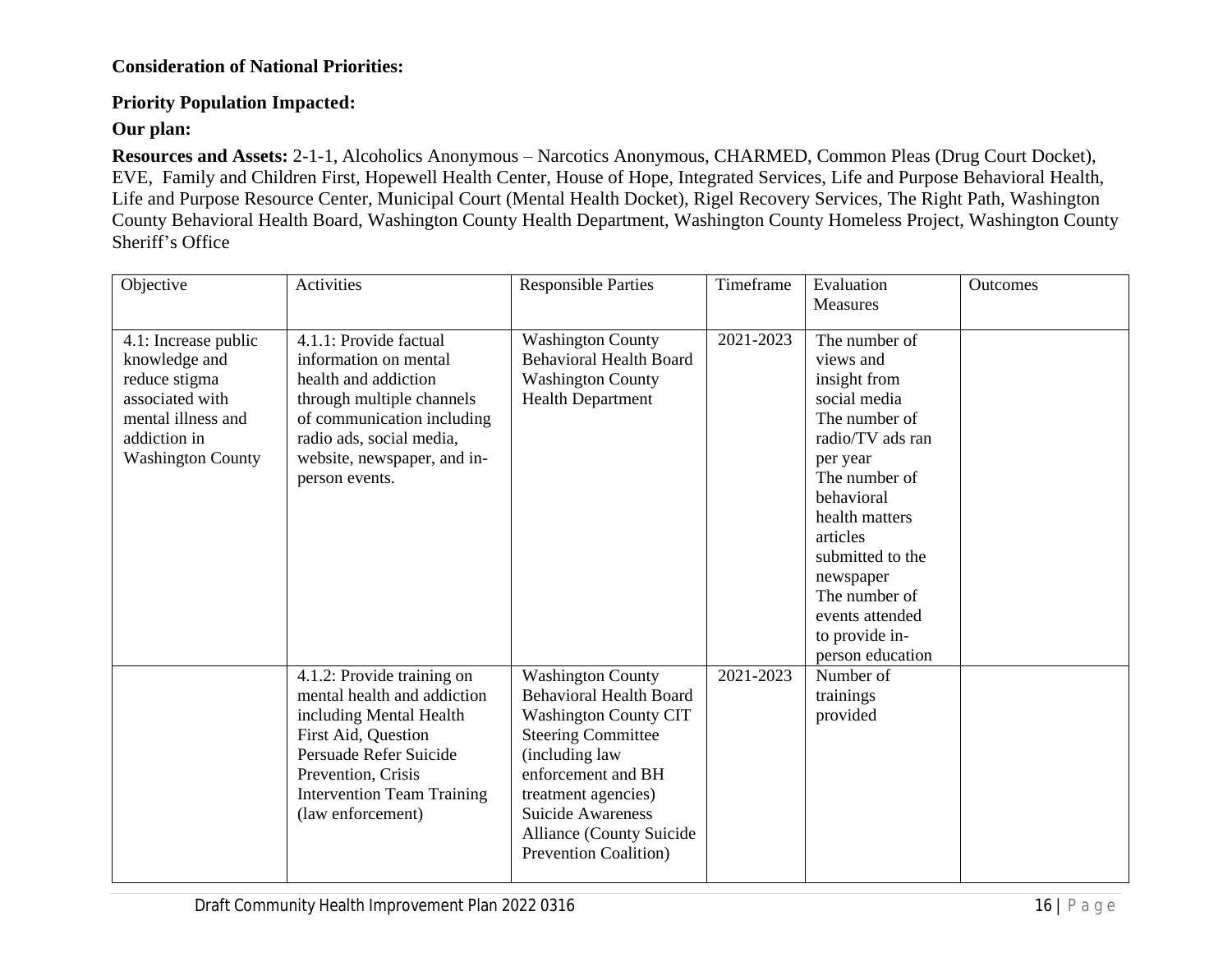|                  | 4.1.3: Provide certification | <b>Washington County</b>       | 2021-2023 | Number of peer    |  |
|------------------|------------------------------|--------------------------------|-----------|-------------------|--|
|                  | training for peer recovery   | <b>Behavioral Health Board</b> |           | recovery          |  |
|                  | supporters to promote        |                                |           | supporters        |  |
|                  | recovery is possible and     |                                |           | trained at annual |  |
|                  | educate the public from a    |                                |           | trainings         |  |
|                  | perspective of lived         |                                |           |                   |  |
|                  |                              |                                |           |                   |  |
|                  | experience with mental       |                                |           |                   |  |
|                  | health and/or addiction.     |                                |           |                   |  |
|                  | 4.1.4 Increase community     | <b>Washington County</b>       | 2021-2023 | Number of         |  |
|                  | education (training) on      | <b>Health Department</b>       |           | Project Dawn      |  |
|                  | warning signs and            | Project DAWN                   |           | trainings         |  |
|                  | symptoms on overdose and     |                                |           |                   |  |
|                  | how to properly access and   |                                |           |                   |  |
|                  | administer naloxone          |                                |           |                   |  |
| 4.2: Decrease    | 4.2.1: Partner with          | <b>Washington County</b>       | 2021-2023 | Increase in       |  |
| harm for high    | local services to            | <b>Health Department</b>       |           | the number        |  |
| risk intravenous | provide harm                 | <b>Washington County</b>       |           | of residents      |  |
| drug users       | reduction education,         | <b>Behavioral Health</b>       |           | accessing the     |  |
| through          | local treatment              | Board (funders)                |           | program           |  |
| education,       | availability, and            | <b>Rigel Recovery</b>          |           |                   |  |
| information on   | syringe exchange             | <b>Services</b>                |           |                   |  |
| treatment,       | program                      |                                |           |                   |  |
| naloxone         |                              |                                |           |                   |  |
| training/access, |                              |                                |           |                   |  |
| and sterile      |                              |                                |           |                   |  |
| syringes         |                              |                                |           |                   |  |
|                  | 4.2.2 Increase               | <b>Washington County</b>       | 2021-2023 | Increase the      |  |
|                  | referrals to local           | <b>Behavioral Health</b>       |           | number of         |  |
|                  | Quick Response               | Board                          |           | referrals and     |  |
|                  | Team (Washington             | <b>Washington County</b>       |           | follow up         |  |
|                  | <b>County Recovery</b>       | Sheriff's Department           |           | visits post       |  |
|                  | Engagement Team &            | Marietta City Police           |           | drug related      |  |
|                  | Marietta City                | Department                     |           | crime/overdo      |  |
|                  | Recovery                     | Peer Recovery                  |           |                   |  |
|                  | Engagement Team) to          | Supporters                     |           | se                |  |
|                  | connect those with           | Life and Purpose               |           |                   |  |
|                  |                              |                                |           |                   |  |
|                  | recent high risk             | <b>Behavioral Health</b>       |           |                   |  |
|                  | incidents (crime             | Hopewell Health                |           |                   |  |
|                  | and/or overdose) to          | Centers                        |           |                   |  |
|                  | naloxone and/or              | <b>Rigel Recovery</b>          |           |                   |  |
|                  | mental health and            | Services                       |           |                   |  |
|                  | addiction treatment          | <b>Washington County</b>       |           |                   |  |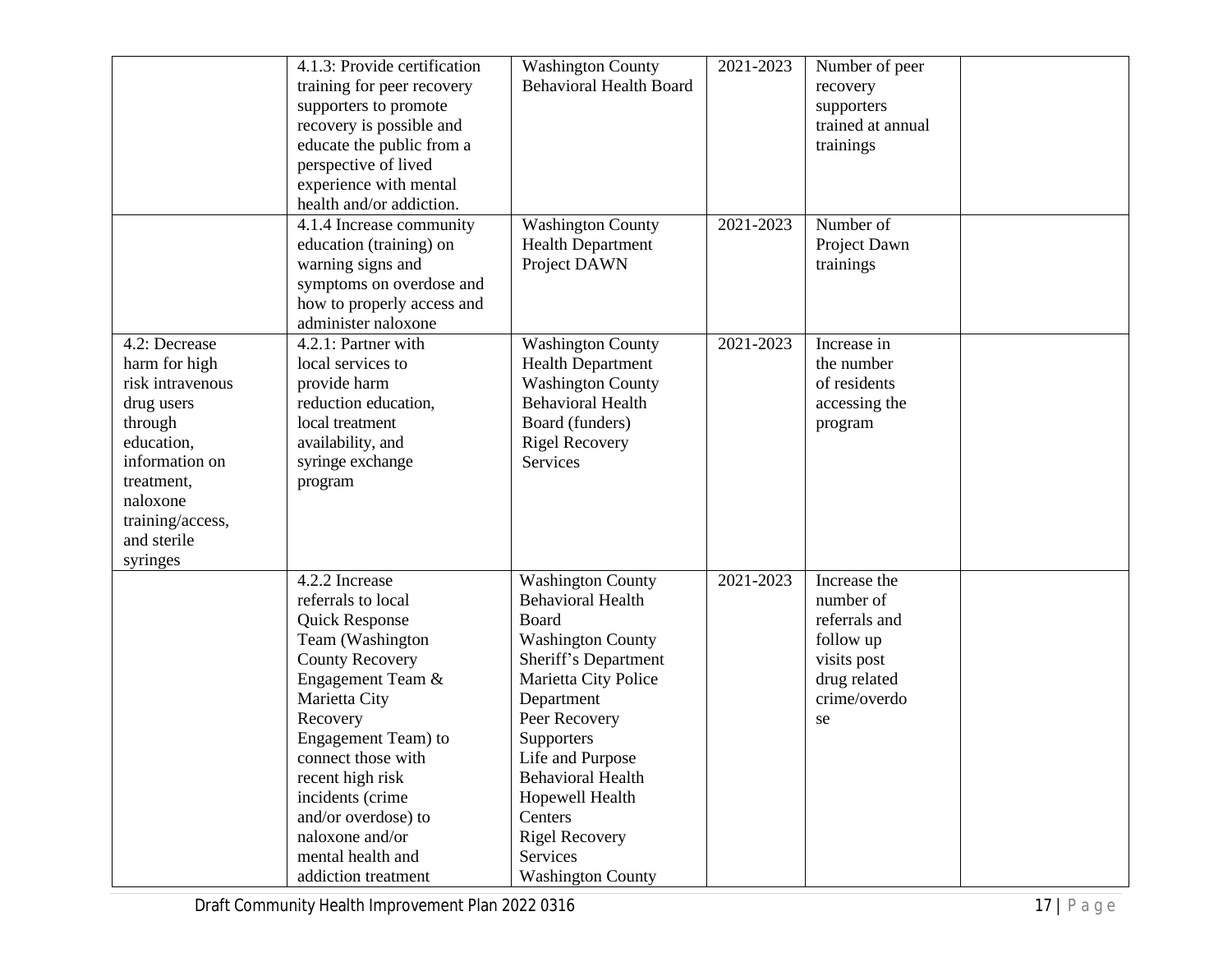|                                                                                                                                      | services                                                                                                                                                                                                             | <b>Health Department</b>                                                                                                                                                                                                                                                              |           |                                                                      |  |
|--------------------------------------------------------------------------------------------------------------------------------------|----------------------------------------------------------------------------------------------------------------------------------------------------------------------------------------------------------------------|---------------------------------------------------------------------------------------------------------------------------------------------------------------------------------------------------------------------------------------------------------------------------------------|-----------|----------------------------------------------------------------------|--|
| 4.3: Increase<br>participation<br>with Project<br><b>DAWN</b>                                                                        | 4.3.1: Provide<br>additional<br>naloxone training                                                                                                                                                                    | <b>Washington County</b><br><b>Health Department</b>                                                                                                                                                                                                                                  | 2022-2023 | Increase the<br>number of<br>providers to<br>provide naloxone        |  |
|                                                                                                                                      | 4.3.2: Meet with law<br>enforcement, behavioral<br>health stakeholders, and<br>other partners to discuss<br>possible implementation                                                                                  | <b>Washington County</b><br>Health Department;<br>Marietta Belpre Health<br>Department<br>; Washington County<br><b>Behavioral Health Board</b>                                                                                                                                       | 2021-2022 | <b>Meeting Minutes</b><br>and hosting two<br>meetings in the<br>year |  |
| 4.4 Ensure prevention<br>programs and services<br>are in place to improve<br>outcomes and reduce<br>behavioral health<br>challenges. | 4.4.1 Fund PAX Good<br>behavior Games for all<br><b>Washington County school</b><br>districts for grades<br>Kindergarten through 6 <sup>th</sup> .                                                                   | <b>Washington County</b><br><b>Behavioral Health Board</b><br><b>Hopewell Health Centers</b><br><b>OSU</b> Extension                                                                                                                                                                  | 2021-2023 | Number of<br>teachers trained in<br><b>PAX</b>                       |  |
|                                                                                                                                      | 4.4.2 Actively support and<br>collaborate with the Right<br>Path for Washington County<br>to provide education and<br>event opportunities to<br>families that support healthy<br>youth development.                  | <b>Washington County</b><br><b>Behavioral Health Board</b><br>The Right Path for<br><b>Washington County</b>                                                                                                                                                                          | 2021-2023 | Events hosted                                                        |  |
|                                                                                                                                      | 4.4.3 Actively support and<br>collaborate with Family and<br>Children First Council and<br>mental health providers to<br>offer wrap around<br>coordination and mental<br>health treatment for high risk<br>children. | <b>Children Services</b><br><b>Washington County</b><br><b>Behavioral Health Board</b><br>Family and Children<br><b>First Council</b><br><b>Integrated Services for</b><br><b>Behavioral Health</b><br>Life and Purpose<br><b>Behavioral Health</b><br><b>Hopewell Health Centers</b> | 2021-2023 | Meeting minutes                                                      |  |
|                                                                                                                                      | 4.4.4 Fund prevention<br>programs to be accessible in<br>the schools                                                                                                                                                 | <b>Washington County</b><br><b>Behavioral Health Board</b><br><b>Local School Districts</b><br><b>Hopewell Health Centers</b><br>Life and Purpose<br><b>Behavioral Health</b>                                                                                                         | 2021-2023 | Prevention<br>contracts<br>Provider contracts                        |  |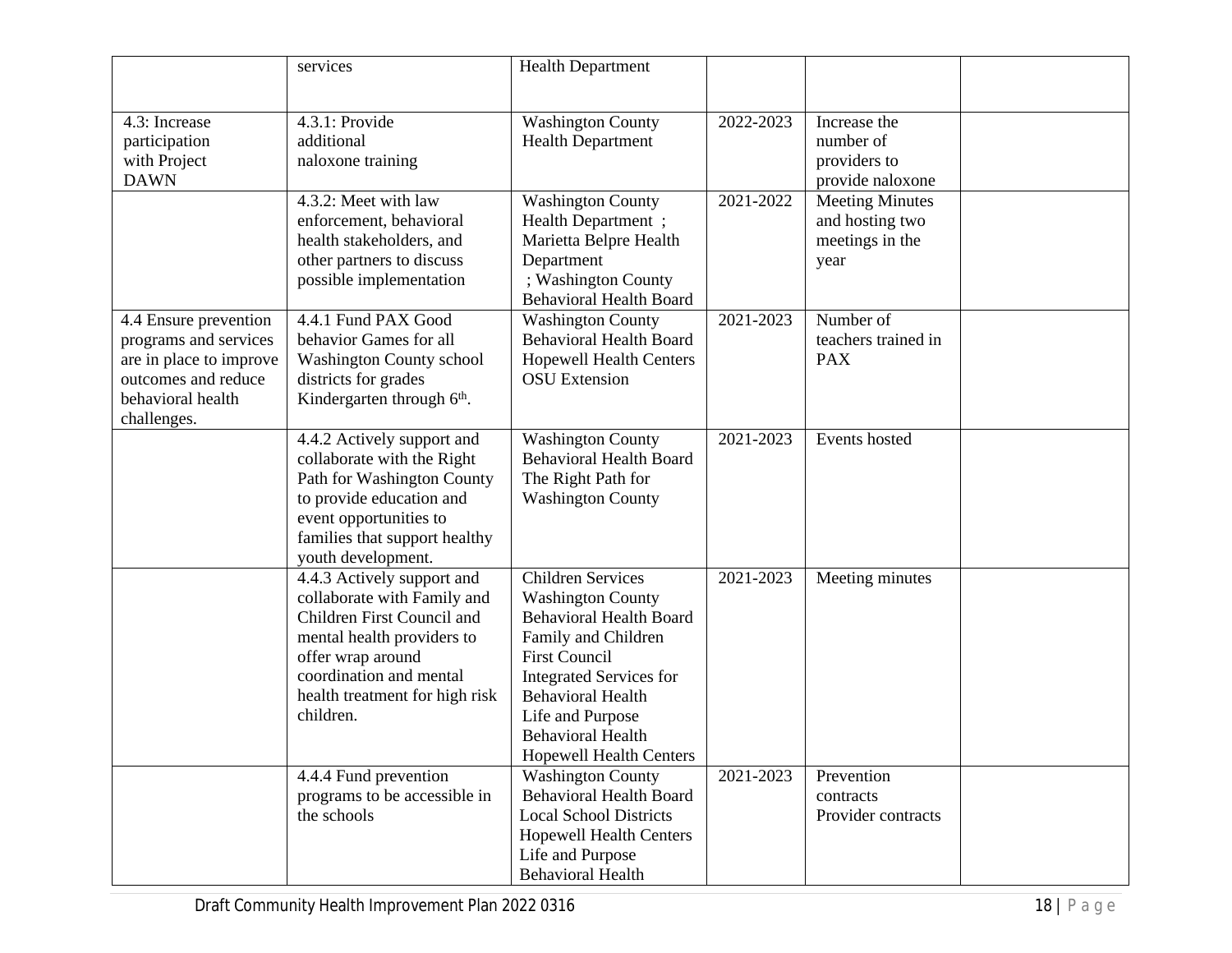| 4.5: Improve<br>Continuum of Care                                                                                                                                          | 4.5.1: Assess and identify<br>gaps in the Washington<br>County Continuum of Care<br>semi-annually.                                                                      | <b>Washington County</b><br><b>Behavioral Health Board</b>                                                                                                                    | 2021      | Completed<br>Assessment done<br>semi-annually                                                                                                        |  |
|----------------------------------------------------------------------------------------------------------------------------------------------------------------------------|-------------------------------------------------------------------------------------------------------------------------------------------------------------------------|-------------------------------------------------------------------------------------------------------------------------------------------------------------------------------|-----------|------------------------------------------------------------------------------------------------------------------------------------------------------|--|
|                                                                                                                                                                            | 4.5.2: Increase the quality of<br>behavioral health services                                                                                                            | <b>Washington County</b><br><b>Behavioral Health Board</b>                                                                                                                    | 2021-2023 | Number of new<br>trainings provided<br>Provider Audits                                                                                               |  |
|                                                                                                                                                                            | 4.5.3: Community health<br>partners will increase<br>education and awareness<br>activities to support<br>community mental health<br>initiatives                         | Memorial Health System<br>& Partners                                                                                                                                          | 2021-2023 | Increase<br>participation in the<br>annual medication<br>take back day<br>Increase referrals to<br>behavioral health<br>services (as<br>appropriate) |  |
| 4.6: Ensure continuity<br>of care is available and<br>accessible for all<br><b>Washington County</b><br>Residents for mental<br>health and addiction<br>treatment services | 4.6.1 Fund and retain a<br>continuity of services<br>through provider contracts                                                                                         | <b>Washington County</b><br><b>Behavioral Health Board</b>                                                                                                                    | 2021-2023 | Provider contracts                                                                                                                                   |  |
|                                                                                                                                                                            | 4.6.2 Offer financial<br>assistance for Washington<br>County residents based on a<br>sliding fee scale                                                                  | <b>Washington County</b><br><b>Behavioral Health Board</b>                                                                                                                    |           | Non-Medicaid<br>payment<br>files/GOSH billing<br>claims                                                                                              |  |
|                                                                                                                                                                            | 4.6.3 Coordinate and support<br>opportunities that strengthen<br>the behavioral health<br>workforce including<br>continuing education,<br>certification, and licensure. | <b>Washington County</b><br><b>Behavioral Health Board</b>                                                                                                                    |           | Scholarships and<br>workforce<br>development grants                                                                                                  |  |
|                                                                                                                                                                            | 4.6.4 Fund treatment in the<br>local school districts to be<br>accessed by youth                                                                                        | <b>Washington County</b><br><b>Behavioral Health Board</b><br><b>Local School Districts</b><br><b>Hopewell Health Centers</b><br>Life and Purpose<br><b>Behavioral Health</b> |           | Contracts<br>Use of Student<br><b>Wellness Funds</b><br>(LSDs)                                                                                       |  |